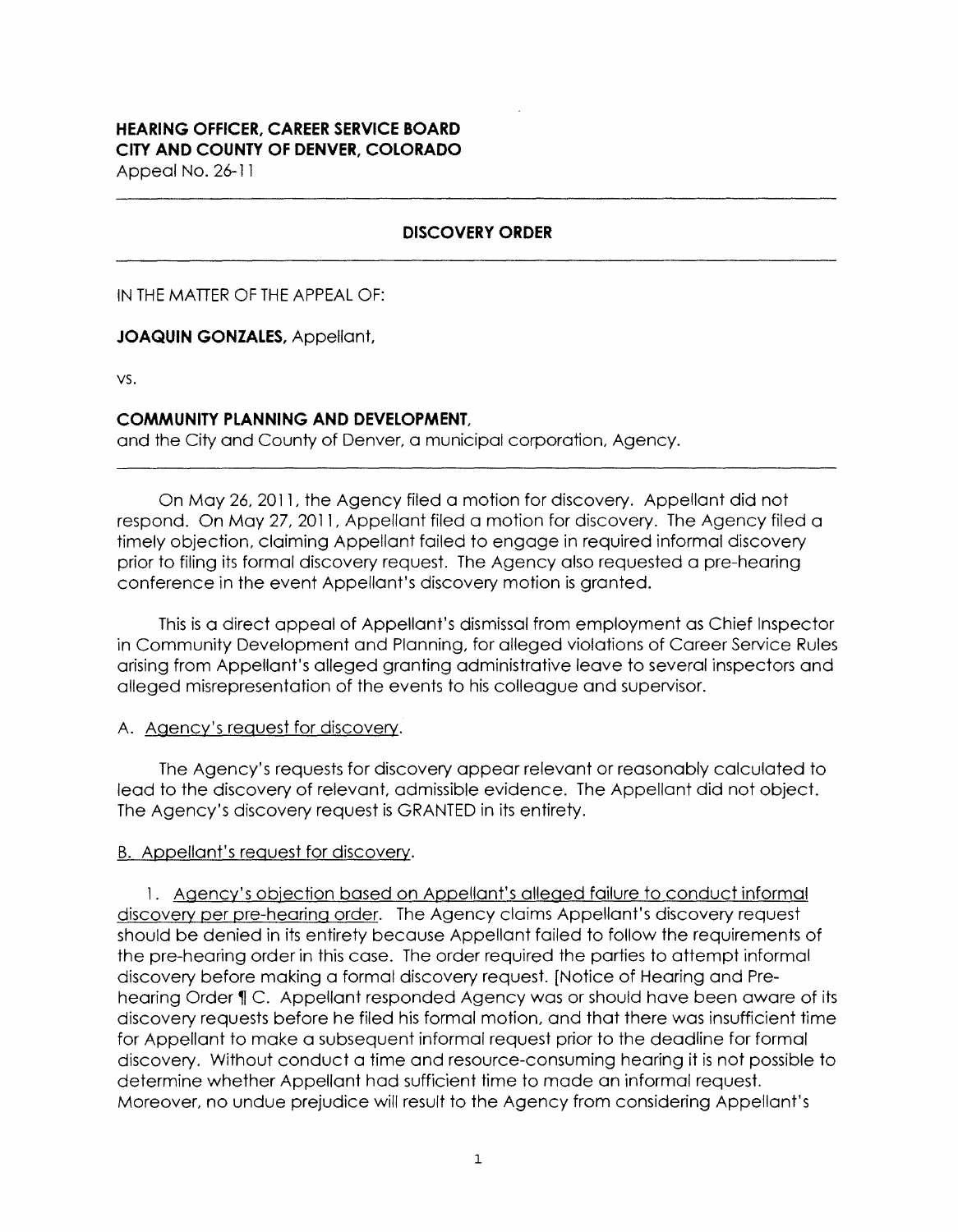discovery requests. I therefore DENY the Agency motion to deny Appellant's requested discovery based upon the Agency's timeliness claim.

2. Agency' s request for a pre-hearing conference is DENIED because there is insufficient time to conduct the hearing and allow a reasonable time before hearing for completion of discovery.

C. Appellant's request for interrogatories: Appellant requests the following interrogatories.

1. A narrative regarding any process or policy governing supervisors changing employees' Kronos records. This request is overly broad, and may be easily directed to Agency witnesses during hearing via more specifically-directed questions. This request is DENIED.

2. The name, date, corresponding supervisor, and reasons for all Agency employees who have been granted administrative leave since January 2010. Insofar as Appellant has made a discrimination claim, he has the right to inquire into comparative conduct by supervisors toward employees with a non-protected status, as long as the inquiry is limited to relevant supervisors and employees in a relevant period. Appellant's request appears reasonably calculated to achieve at least part of those ends, and is therefore GRANTED.

3. A narrative regarding the Agency's factual basis for finding Appellant violated CSR § 16-60 a., b., c., and d. This information should be contained in the notice of dismissal, and more specifically-directed questions may be elicited at hearing. This request is DENIED.

**4.** A narrative regarding the investigative process used in dismissing Appellant. Appellant may inquire at hearing. This request is DENIED. Inquiry may be made at hearing

D. Appellant's subpoena duces tecum requests.

l. All documents relied on in responding to the above interrogatories. This request is GRANTED to the extent that any such documents were used to support the Agency's response to interrogatory designated as "2. b." above.

2. A complete copy of the Community Planning and Development, Inspector Operations Manual, Revised November 2007. While it is unclear what relevance this request has to a claim in the case, it maybe, possibly, might, sort of lead to such evidence, and is GRANTED as follows: The Agency shall make available a copy of the Manual at no cost to Appellant if the Agency possesses preprinted copies of the Manual. If the Agency must create a copy to provide Appellant, Appellant shall pay the reasonable cost of reproduction.

3. Disciplinary documents regarding other Agency supervisors authorizing administrative leave for employees since January l, 2010. This request is DENIED as